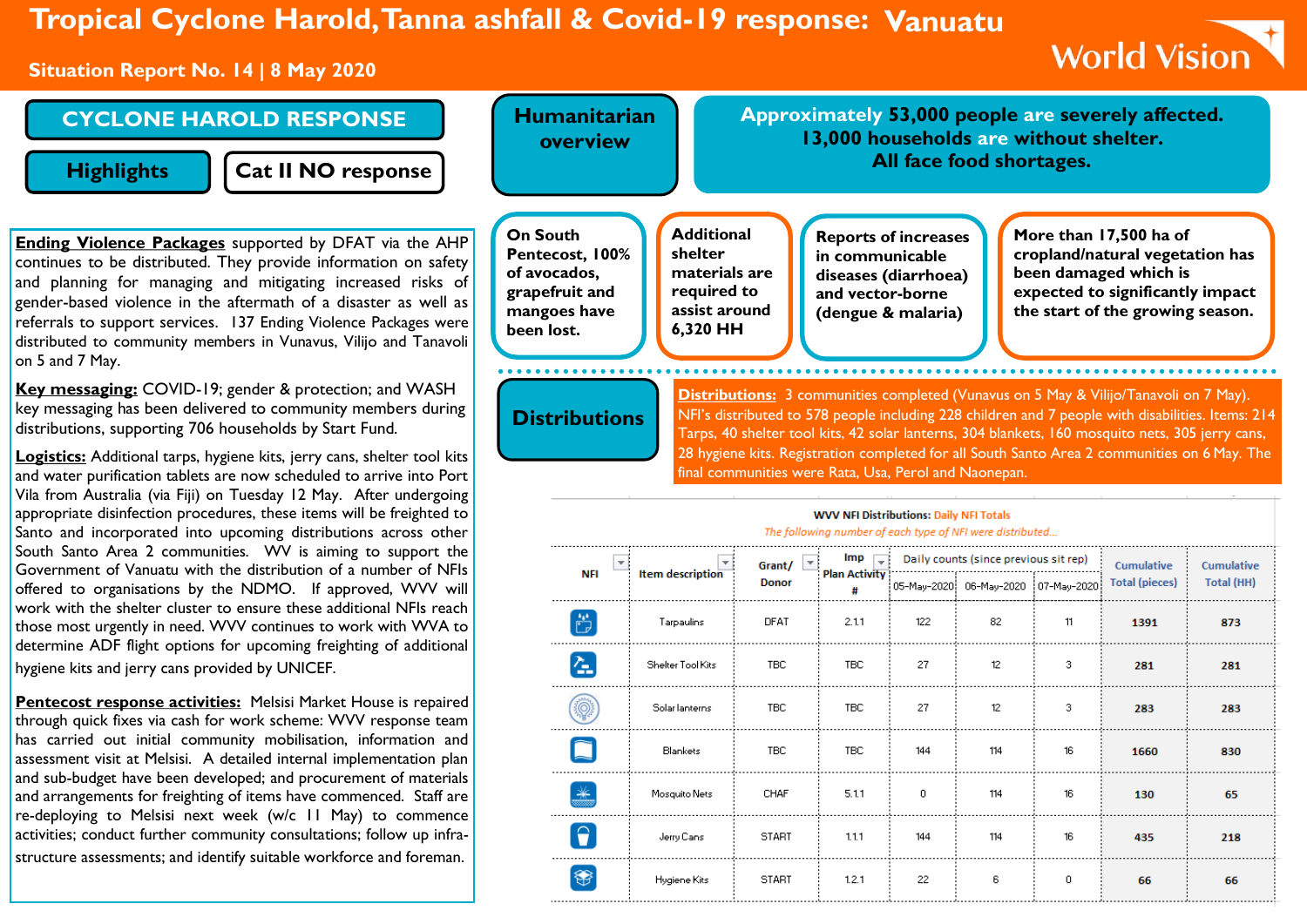# **Tropical Cyclone Harold, Tanna ashfall & Covid-19 response: Vanuatu**

#### **Situation Report No. 14 | 8 May 2020**

# **World Vision**

## **TANNA ASHFALL RESPONSE**

**Humanitarian overview**

10,000 people affected in the east and south of Tanna island.

## **Highlights**

**Tanna Ash Fall Localised Response:** Distribution of rations has been completed for Zone 3 as of 6 May. Further assessments and verifications have also been completed for Zone 2 and distributions began today (8 May) and will likely run through next week. World Vision will resume involvement with food distribution next week (11 May).

**The Tanna Yasur volcano** is currently at Alert level 2 according to the Vanuatu Meteorological and Geo-Hazards Department.

**The March 31 assessment** showed there is a major impact on livelihoods from east to central Tanna.

**NDMO assessments** for zone 2 in East Tanna including part of South East Tanna are still ongoing and World Vision will likely assist in these assessment this week.



Tanna ashfall distributions.



**COVID surveillance** and community awareness activities have been significantly ramped up. World Vision has reached a total of approximately 30,000 individuals across four provinces with COVID preparedness, hygiene, and violence reduction messaging.

**Highlights**

**Across the island of Santo**, World Vision reached 12,551 individuals with COVID-19 hygiene and prevention awareness messaging.

**Key messaging:** COVID-19; gender & protection; and WASH key messaging has been delivered to community members during distributions, supporting 701 households by Start Fund.

**COVID-19:** International Border controls for COVID-19 measures continue to be maintained with all incoming supplies quarantined for at least 72 hours before released for distribution. International Air Vanuatu cargo flights remain suspended while the Government revises its quarantine requirements.

**State of Emergency:** On 26 March 2020, the President of Vanuatu signed a declaration for a State of Emergency over the whole of Vanuatu for a 2-week period, for the purpose of strengthening COVID-19 prevention and containment measures. There are currently no confirmed case(s) of COVID-19 in Vanuatu, however testing is limited and must be flown overseas for validation.

**Situational Reports:** from the Government of Vanuatu on COVID-19 can be found here:<https://covid19.gov.vu/index.php/situation-reports>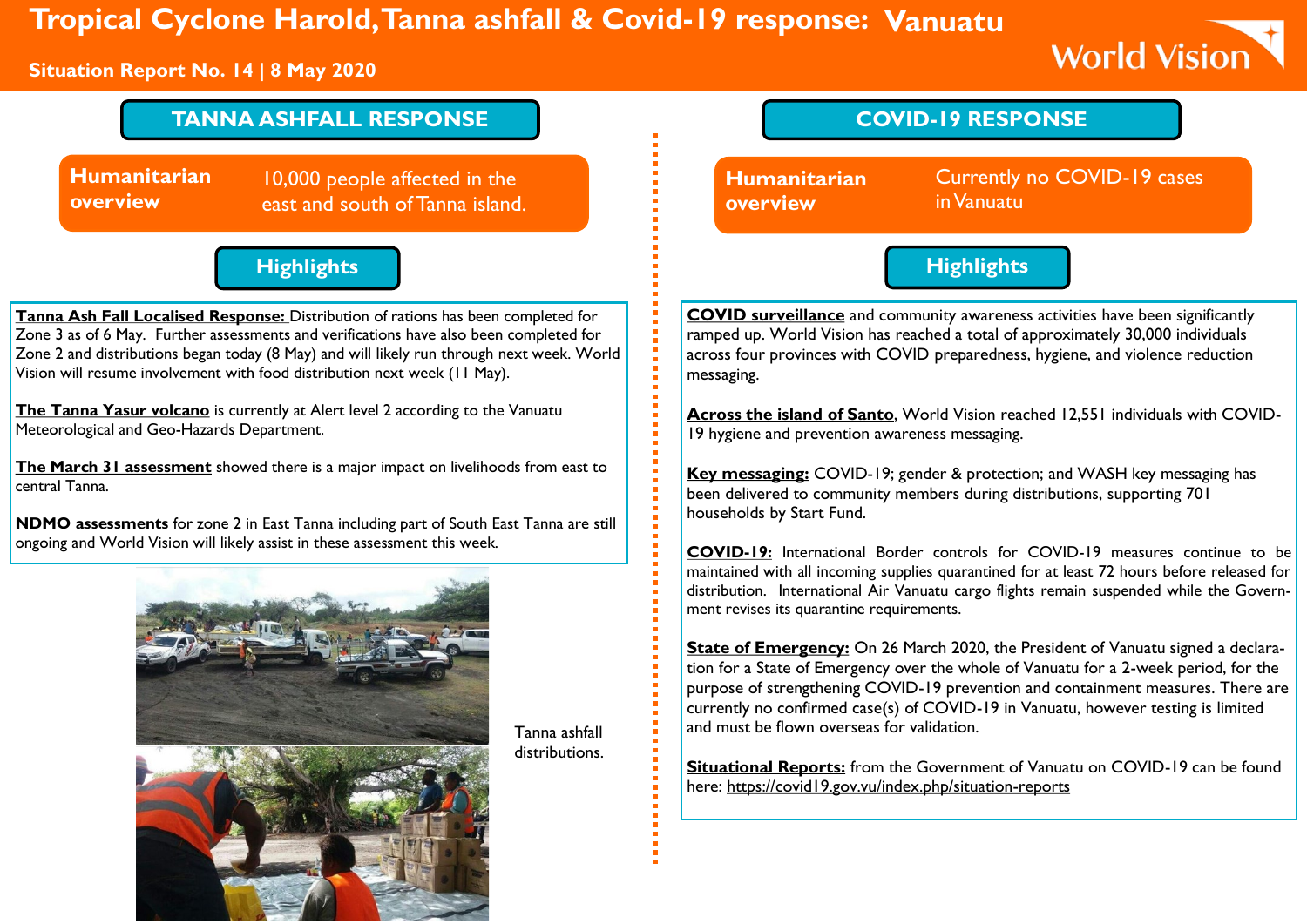# **Tropical Cyclone Harold, Tanna ashfall & Covid-19 response: Vanuatu**

**Situation Report No. 14 | 8 May 2020** 

# **World Vision**

#### **Communications**

## **SOCIAL MEDIA POSTS**

## **World Vision Vanuatu Facebook**

*Non-food items distributed to over 3,400 people* [https://www.facebook.com/WorldVisionVanuatu/photos/](https://www.facebook.com/WorldVisionVanuatu/photos/a.787701747908332/3272821112729704/?type=3&theater) [a.787701747908332/3272821112729704/?type=3&theater](https://www.facebook.com/WorldVisionVanuatu/photos/a.787701747908332/3272821112729704/?type=3&theater)

*Female-headed households receiving support* [https://www.facebook.com/WorldVisionVanuatu/photos/](https://www.facebook.com/WorldVisionVanuatu/photos/a.787701747908332/3267136626631486/?type=3&theater) [a.787701747908332/3267136626631486/?type=3&theater](https://www.facebook.com/WorldVisionVanuatu/photos/a.787701747908332/3267136626631486/?type=3&theater)

### **World Vision Vanuatu Twitter**

*Female-headed households receiving support* <https://twitter.com/WVVanuatu/status/1258552687810867200>

*Non-food items distributed to over 3,400 people* <https://twitter.com/WVVanuatu/status/1258545490590744576>

## **IMAGES**



**Female-headed households receiving support.**



**Non-food items have been distributed to over 3,400 people.**